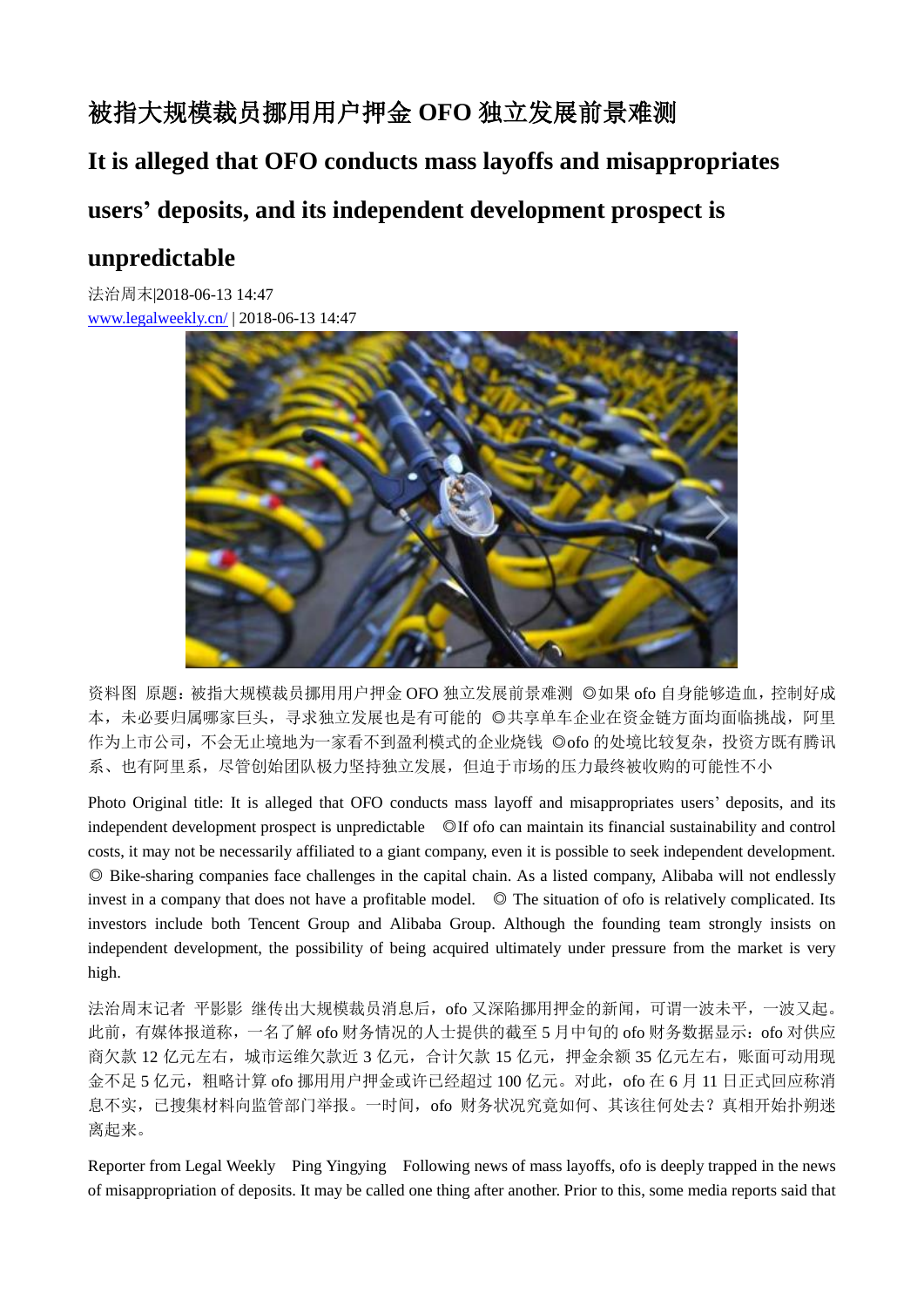a person who understands the financial status of ofo provided the financial data of ofo as of mid-May, showing that: ofo owes about 1.2 billion yuan to suppliers; the city's operation and maintenance arrears amounts to nearly 300 million yuan, with the total arrears of 1.5 billion yuan; the balance of deposits amounts to nearly 3.5 billion yuan; the available book cash is less than 500 million yuan; after a rough calculation, users' deposits misappropriated by ofo may have exceeded 10 billion yuan. For this reason, ofo formally responded on June 11 that the news was false and it had collected related materials to report to the regulatory authorities. For a time, what's the financial situation of ofo, and where is it going to develop? The truth is out of focus..

### 被传:裁员和挪用押金

#### **Rumor: Conduct mass layoff and misappropriate deposits**

### 回应:否认传闻并称实现盈利

#### **Response: It denies the rumor and claims it has realized profits**

6 月 11 日下午,ofo 对外发布公开声明,称关于 2018 年 6 月 11 日,媒体发表的《ofo 押金仅剩 35 亿元, 挪用押金或超百亿?》一文中披露的 ofo 相关财务数据信息皆为不实信息。且文章中的相关数据推算,皆 不符合共享单车行业基本商业逻辑。

On the afternoon of June 11th, ofo issued a public statement saying that the financial data information related to ofo disclosed in the article "Ofo's deposits only remain 3.5 billion yuan. Is it because ofo misappropriates deposits exceeding 10 billion yuan?" published by the media on June 11, 2018 is false. In addition, the relevant data in the article are not consistent with the basic business logic of the bike-sharing industry.

不仅如此,ofo 还表示目前已经实现了百城盈利,同时 ofo 正在尝试更多元化的商业模式。目前,ofo 在全 球 20 余个国家为超过 2.5 亿用户提供服务,未来的目标是服务全球 20 亿用户。

Besides, ofo also said that it has made 100 cities profitable, while ofo is trying a more diversified business model. Currently, ofo serves more than 250 million users in more than 20 countries around the world. The future goal is to serve 2 billion users worldwide.

ofo 的声明并未打消市场的疑虑,在社交媒体上,人们仍在不停质疑 ofo 的经营状况。之所以如此,其实 与 ofo 近日一系列负面传闻有关。

But ofo's statement does not reassure the market. On social media, people are still constantly questioning the operating status of ofo. This is in fact related to a series of negative rumors in recent days.

6 月 4 日,虎嗅网报道称 ofo 正在进行裁员,总部整体裁员比例达到 50%,且存在继续扩大的可能性…… 此外,海外市场主管张严琪离职,整个海外部门解散,同时离职的高管还包括负责市场公关业务的高级副 总裁南楠与主管杨迅(注: ofo 市场公关业务主管为杨汛)。

On June 4th, www.huxiu.com reported that ofo is conducting layoffs, and the overall layoff ratio in the headquarters has reached 50%, and there is the possibility of further expansion... In addition, Overseas Marketing & Sales Director Zhang Yanqi left the company, so the entire overseas department was dissolved, and the resigned executives also include Nan Nan, the Senior Vice President responsible for the marketing and public relations, and Yang Xun, head of the marketing and public relations department.

对此 ofo 小黄车联合创始人于信发朋友圈表示这些都是无稽之谈,并否认张严琪和杨汛离职。杨汛则发朋 友圈调侃称,报道把他名字写错了,表示自己并未离职。不过能确认的是,ofo 资深市场副总裁南楠已于 上周离职,南楠本人对此也并未否认。

For this purpose, Yu Xin, the co-founder of ofo, shared a moment in his WeChat, saying that these are nonsense,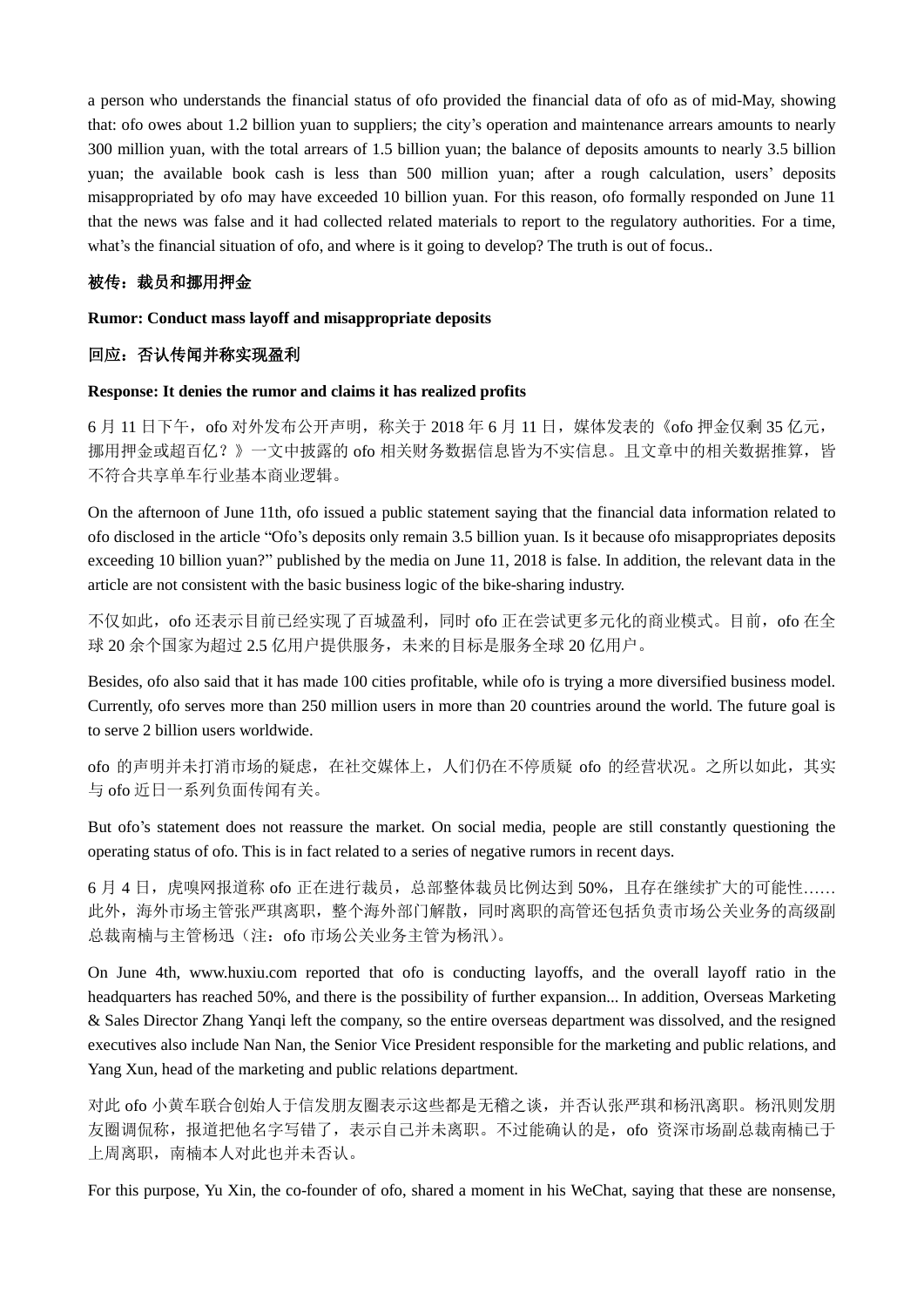and denied Zhang Yanqi and Yang Hao left. Yang Xun also shared a moment in his WeChat, saying that the report misspelled his name and he did not leave the company. However, it can be confirmed that Nan Nan, Senior Vice President of Marketing, has left ofo last week, and he did not deny this fact.

一位互联网行业资深从业者告诉法治周末记者,ofo 公司确实在裁员,但无法得知裁员比例和规模。

An Internet industry veteran told the reporter of Legal Weekly that ofo is conducting layoffs actually, but the ratio and scale of layoffs are unclear.

## 新政:收缩免押金城市范围

**New policy: Shrink the scope of deposit-free cities**

## 回应:探索多样化免押金方式

#### **Response: Explore diversified deposit waiver modes**

5 月底,ofo 取消 20 个主流城市的信用免押金政策,仅保留上海、杭州、广州、深圳、厦门 5 个城市。这 一有违行业趋势的变动引发了部分用户的吐槽。

At the end of May, ofo canceled the credit-based deposit waiver policy in 20 major cities, and only retained five cities including Shanghai, Hangzhou, Guangzhou, Shenzhen, and Xiamen. This change, which is against the industry trend, has triggered some users' complains.

ofo 对此回应称,一直在尝试利用技术和科学化手段,建立自己的智能信用体系。

For this, ofo responded that it has been trying to use technical and scientific methods to establish its own smart credit system.

"我们在探索多样化的免押金方式,此前与芝麻信用的合作,只是免押金方式的一种。这次我们尝试新的 免押金方式,未来用户一旦产生不文明用车行为,系统都将从用户账户中扣取相应费用。相反,用户规范 用车,我们不会扣费用,还会为用户累积信用分。"ofo 方面表示。

"We are exploring a variety of deposit waiver modes**.** Previously, the cooperation with Zhima Credit was just one type of deposit waiver modes. This time we tried a new deposit waiver mode. In the future, once the user has an uncivilized riding behavior, the system will deduct the corresponding fee from user's account. On the contrary, if the user has a civilized riding behavior, we will not deduct the fee and will accumulate credit score for the user," said ofo.

针对此次用户吐槽的"95 元充余额免押"的情况, ofo 方面称, 95 元为账户余额, 用户可选择购买 95 元"福 利包",享受全国免押金服务;或直接缴纳 199 元押金。

For some users' complains about the situation of "deposit waiver by virtue of charging 95 yuan", ofo said that 95 yuan is the account balance, and the user can choose to purchase 95 yuan "welfare package" to enjoy the nationwide deposit waiver service; or directly pay 199 yuan deposit.

有观点认为,ofo 大规模取消信用免押金并加大充值力度,目的就是为了增加收入,侧面反映了其资金链 紧张的状况;但也有观点认为,ofo 缩减了和芝麻信用的合作范围,逐步将免押金与自身免押政策绑定, 体现了 ofo 独立发展的坚决。

Some people believe that ofo's large-scale cancellation of credit-base deposit waiver and increase of top-up efforts aim at increasing income, which reflects the tension of its capital chain from an indirect perspective; however, there are also views that ofo has reduced the scope of cooperation with Zhima Credit and gradually bonded the deposit waiver with its own deposit waiver policy, which reflects ofo's determination of independent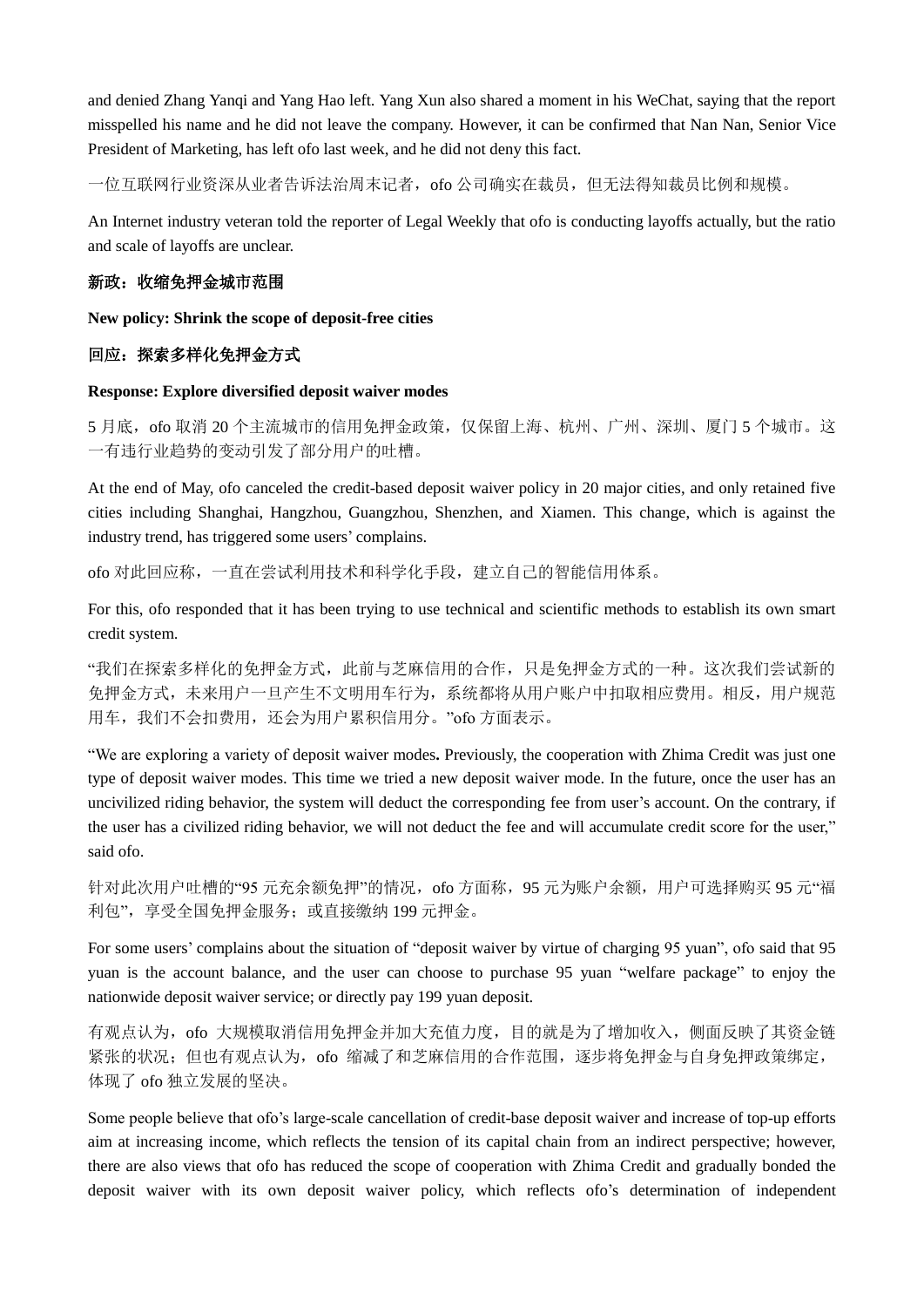development.

目前来看, ofo 取消免押金政策的正面反响几乎没有, 所获得的消费者反馈以吐槽居多。不仅如此, ofo 这 一举动还为竞争对手助了一把力。

For the time being, there is almost no positive response to the cancellation of the deposit waiver policy from ofo, and the feedbacks from users are complains predominantly. Not only that, this move of ofo also helped the competitor.

就在 ofo 取消大部分城市免押金政策后不久,摩拜于 6 月 11 日正式宣布,在全国百城开启新老用户全面免 押,而且是无任何条件限制,即不受芝麻信用分的限制。而此前 3 月, 哈罗单车率先宣布在全国范围实行 免押金,成为了国内首家全面支持信用替代押金的企业。

Shortly after ofo canceled the deposit waiver policy in most cities, Mobike officially announced on June 11th that all new and existing users in 100 cities nationwide would be free to ride its bikes, and there is no restrictions, i.e., without any limitation by Zhima credit score. In March of this year, Hellobike took the lead in announcing nationwide implementation of deposit waiver policy and became the first domestic company to fully support credit-based deposit waiver.

法治周末记者在采访时发现,负面新闻缠身,再加上此次 ofo 缩减免押金城市范围,使得不少用户开始担 心起押金的安全,有的直接选择了退押金。

In the interview, the reporter of Legal Weekly found that negative news has plagued ofo, coupled with the shrinkage of scope of the deposit-free cities, which has caused many users to start worrying about the security of the deposit, and some to directly choose to withdraw the deposit.

"反正我看到小黄车负面的新闻,就第一时间退了押金,我还把新闻发给了家人,让他们也赶紧退。"北京 用户王奇告诉法治周末记者,由于之前出现过小蓝单车等共享单车用户押金难退的情况,"真担心哪天它 突然也不行了,干脆就退了,以后只用免押金的共享单车。"

"Anyway, when I saw the negative news of ofo, I immediately withdrew the deposit. I also sent the news to my family and let them withdrew deposits quickly." Wang Qi, a user in Beijing told the reporter, because previously, some users of bike-sharing companies, such as Bluegogo, were difficult to withdraw their deposits, "I really worry about its sudden bankrupt, so simply I withdraw my deposit. I will only use a shared bicycle that does not require a deposit."

法治周末记者在微博上看到有用户抱怨 ofo 押金难退,不过, 6 月 10 日, 记者亲自在 ofoApp 上体验退押 金,整个过程非常流畅,不存在退押金页面消失等状况。

The reporter from Legal Weekly saw on the Weibo that some users complain it's difficult to withdraw their deposits on the ofo App. However, on June 10th, the reporter personally experienced a deposit refund on the ofo App. The whole process was very smooth, and there was no disappearing deposit refund page.

法治周末记者联系了 ofo 公关负责人,询问了近期退押金的用户数等问题。但截至发稿,对方并无回应。

The reporter from Legal Weekly contacted the principal of the Public Relations Department of ofo and asked questions such as the number of users who had recently withdrawn the deposit. However, as of press time, the principal did not make a response.

## 行业:新三国局面形成

**Industry: The situation of the new three kingdoms has taken shape**

预测:自身能造血才有未来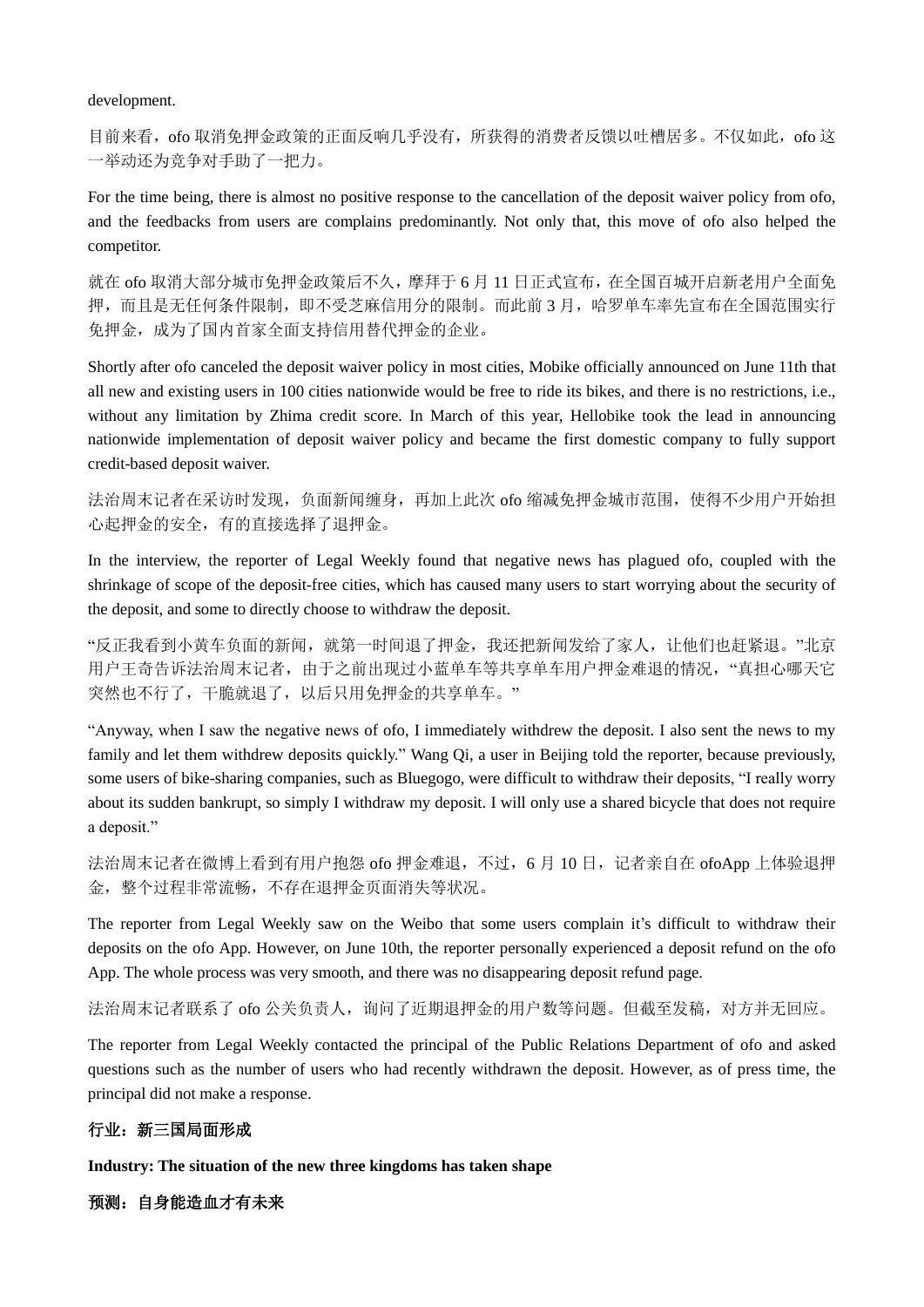#### **Forecast: The only way to further develop ofo is to maintain its financial sustainability**

在资本的助推下,近两年来,共享单车上演了惨烈的市场竞争图景,小鸣、酷骑等单车企业纷纷败退出局, 如今行业中规模较大的企业仅剩摩拜单车、ofo 和哈罗单车 3 家。其中,摩拜单车被腾讯系美团收购,哈 罗单车则背靠阿里系的蚂蚁金服,二者皆有财力雄厚的巨头做靠山。纵使共享单车还未找到清晰的盈利模 式,摩拜和哈罗单车的资金问题,已经不再是行业忧虑的对象。

Under the boost of capital, in the past two years, a fierce market competition scene was staged for the shared bikes. Bike-sharing companies such as Xiaoming and Coolqi Bike were out of the game. Nowadays, the relatively large-scale enterprises in the industry only include Mobike, ofo and Hellobike. Among them, Mobike has been acquired by Meituan of Tencent Group, and Hellobike was backed by Ant Financial of Alibaba Group, both of which have the support of financially strong giant companies. Even if the shared bikes have not yet found a clear profit model, the financial problems of Mobike and Hellobike are no longer the concerned object by the industry.

但夹在滴滴和阿里之间的 ofo,处境却颇为尴尬。

But ofo, caught between Didi and Alibaba, is quite embarrassed.

ofo 最近一次公布融资消息, 是在 3 月 13 日, 当时其宣布完成 E2-1 轮融资 8.66 亿美元, 由阿里领投, 灏 峰集团、天合资本、蚂蚁金服与君理资本共同跟投;此后的 3 月 15 日,于信在接受采访时还表示, ofo 不 久还将有一笔新的融资进账,"应该不会等太久。"

Ofo announced financing news on March 13th. At that time, it announced that it has completed E2-1 round financing of 866 million U.S. dollars, of which Alibaba Group took the lead in make investment, and Haofeng Group, Tianhe Capital, Ant Financial and Junli Capital followed the investment; later, on March 15th, Yu Xin said in an interview that ofo will soon have a new financing, "Ofo may not wait too long."

但这笔计划中的融资至今还未有官方消息,不过相比上一轮融资前近 8 个月的等待期, ofo 这次等待的时 间并不算长。但这 3 个月足够流言滋生以及企业重新排位。

However, there is no official news on this planned financing. But compared to the waiting period of nearly 8 months before the previous round of financing, this waiting time for ofo is not long. But these three months are enough to propagate rumors and re-rank companies.

公开信息显示,滴滴曾多次参与对 ofo 的投资,成为其第一大股东,但之后因争夺 ofo 控制权与 ofo 决裂。 此后滴滴成立自有品牌青桔单车,并将小蓝单车纳入出行产业链。

According to public information, Didi has participated in the investment in ofo for many times and became the largest shareholder, but then broke with ofo due to fighting for ofo's control right. Since then, Didi has started its new bike-sharing brand, Qingju, and has included Bluegogo into the travel industry chain.

之后为了解决资金困境,今年 2 月份, ofo 创始人戴威通过动产抵押的方式, 先后两次将其资产共享单车 作为质押物,换取了阿里巴巴共计 17.7 亿元人民币的融资。业界一度认为阿里收购 ofo 是意料之中的事情, 但目前看来却未必。6月1日,蚂蚁金服子公司上海云鑫向哈罗单车增资 20.6 亿元人民币;阿里学术委员 会主席、湖畔大学教育长曾鸣在 5 月底曾爆料称哈罗单车在 1 年半内逆袭摩拜和 ofo,日订单总量超过二 者之和。一时之间,哈罗单车逆袭 ofo、摩拜的声音甚嚣尘上。

Later in order to solve the financial difficulties, in February of this year, Da Wei, ofo's founder, through the chattel mortgage, has twice used its assets of shared bikes as a pledge, in exchange for a total of 1.77 billion yuan of Alibaba's financing. The industry once thought that Alibaba's acquisition of ofo is hardly unexpected, but it does not seem like that at present. On June 1st, Shanghai Yunxin, a subsidiary of Ant Financial, added 2.06 billion yuan to Hellobike; Zeng Ming, chairman of the Alibaba Academic Committee and director of education at Hupan